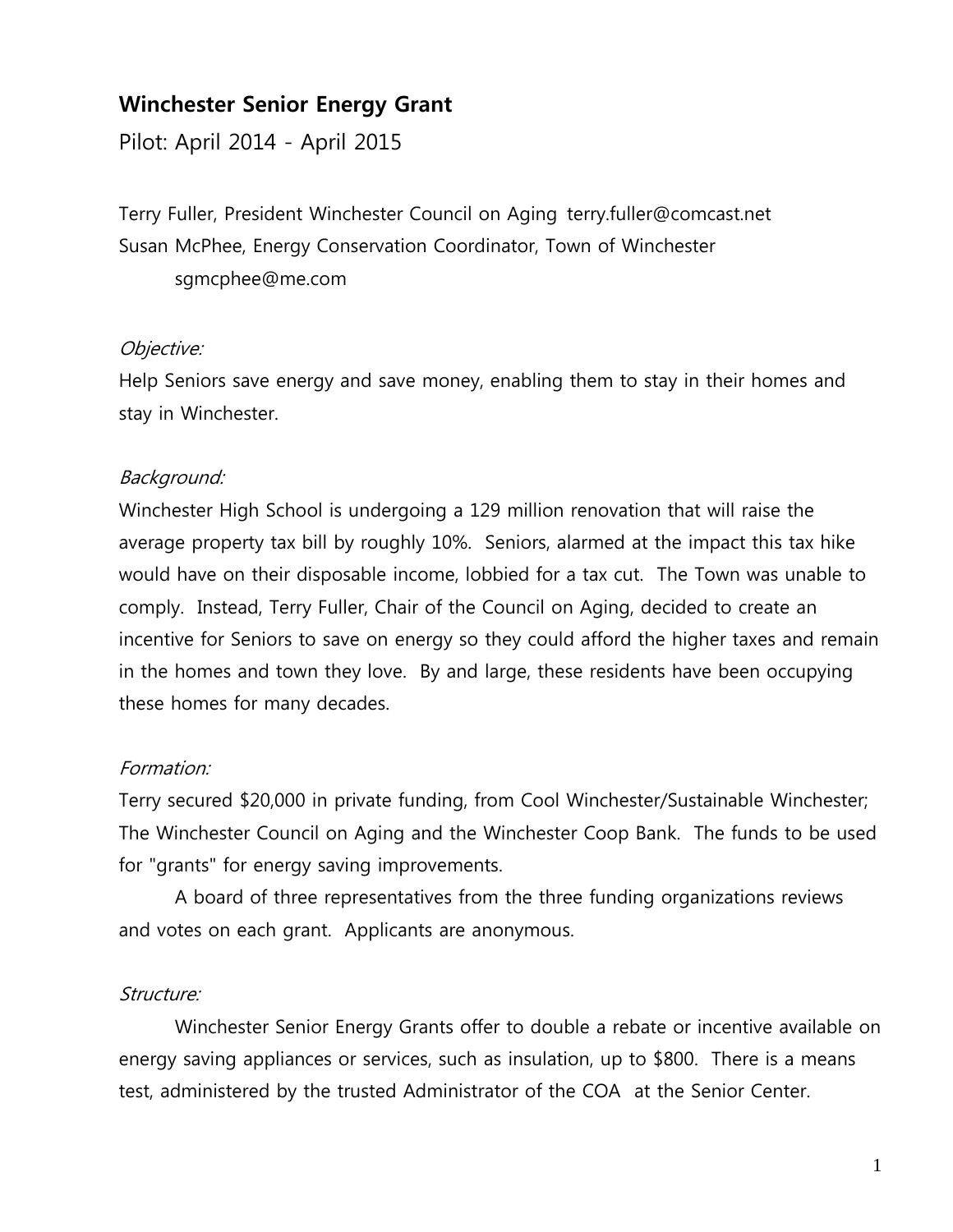(<\$80,000 for a couple, <\$75,000 for a single person.) Also, the house-holder must get a Mass Save audit.

As Seniors enter the grant process, they are given the option to get help from a Cool Winchester volunteer, or "mentor." The mentor meets with the homeowner, is present for the audit, helps to interpret the audit results, assists in booking the insulation work, is present for the insulation work and otherwise is a trouble shooter. Comcast cable down? Wall starts to break due to pressure of blown-in insulation? Attic opening too small for the insulation crew? Mentors have helped to solve all of these problems and many more.

Winchester Senior Energy Grant partnered with two Mass Save affiliated companies: Next Step Living and Homeworks. Specific auditors were selected to work with seniors, thought to have the attributes needed for these interactions - patience and consideration.

#### Outreach:

Extensive publicity for the program carried from spring, through summer and into fall. Outreach included:

- Front page local newspaper story announcing the program,
- Posters and hand bills at the Senior Center and the Coop Bank through out the year,
- Insert in the October water bill, sent to all residents,
- Information in the Senior Center newsletter consistently,
- Marketing table after Senior Fitness class (most popular activity at the Senior Center.)
- Multiple presences at Selectmen's Meetings with local access TV,
- Presence at the Farmer's Market every Saturday through the summer and
- Presence at Town Day in June.

Results: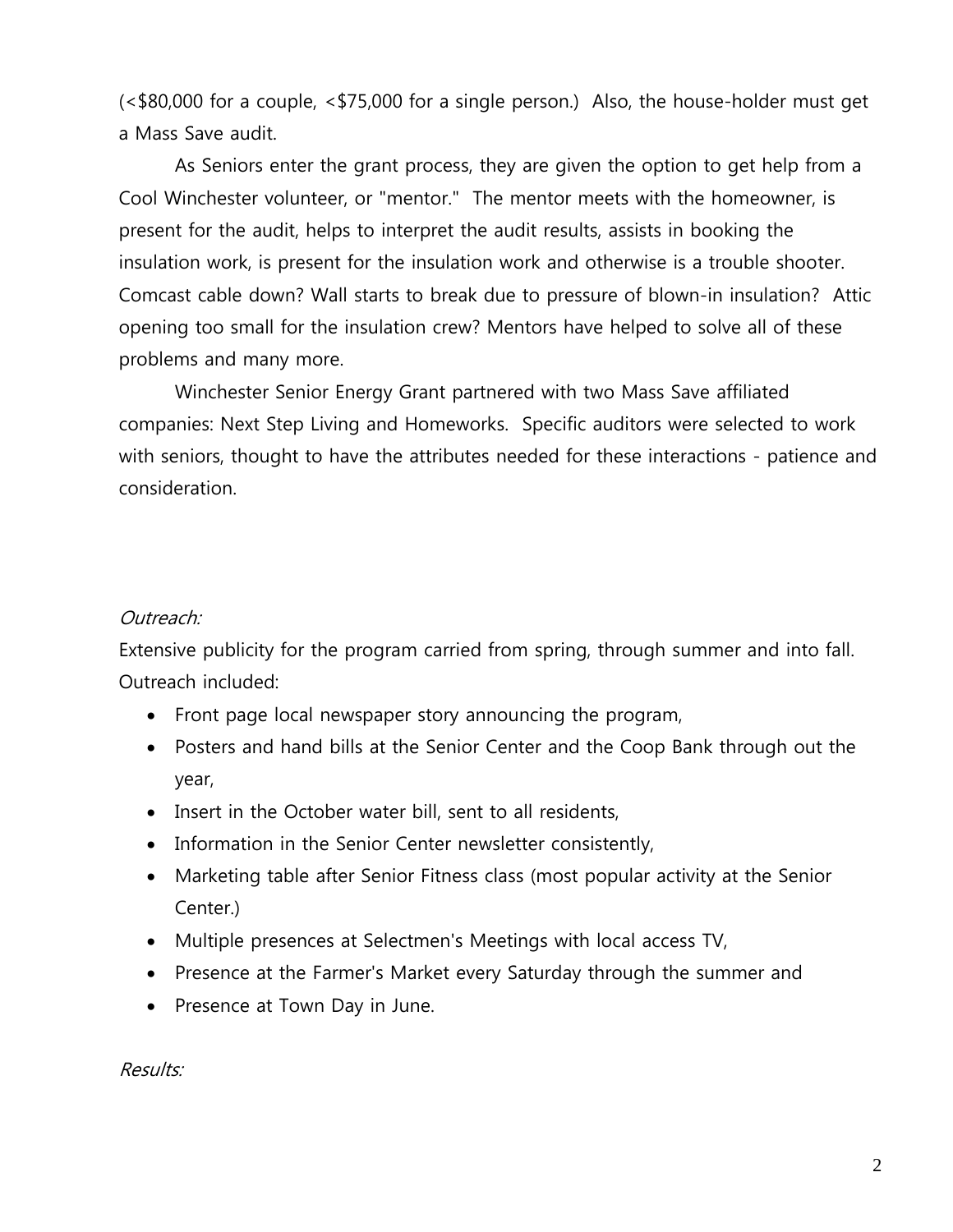Forty three applications have been completed and submitted. Sixteen projects have been committed or rebated. Twelve projects could not move forward due to external factors, such as health, mortality, mold, knob and tube, etc. Eleven Seniors elected to not move forward with work for their own reasons. Four homes had no work to be done. The average estimated annual savings is over \$1100 per house hold. Over \$100,000 worth of work was done. \$38,400 in Mass Save insulation work and \$7400 in "free stuff" like light bulbs and thermostats.

## **Conclusions**

#### **1. Junior Seniors and Senior Seniors**

- a. Below about age 75, Junior Seniors are happy to be independent and handle something like the Mass Save audit on their own.
- b. Beyond 75 or 80, Senior Seniors are more comfortable having guidance, such as the "mentors" from Cool Winchester. This is key to keeping the Senior invested in the program and following through with the work.

## 2. **Additional time** (done by mentors)

- a. Audits took longer.
- b. Explanations were needed, sometimes repeatedly.
- c. Consideration of the homeowner.
	- i. Reminder call day before, including name and details.
	- ii. What color car or color shirt? (safety)
	- iii. Would you like me to take my shoes off?
- d. Sit down and review the audit.
- e. Assistance in decision making and booking appointments.
- f. If the mentors had not been present, almost no work would have been completed. Auditors and installers are in a great hurry because of how they are paid. This puts the Seniors off, they feel out of control. It's all too much. They are likely to opt out, despite the potential financial benefit.
- 3. **Mass Save auditors are paid for a finite time,** it is too short for seniors. The audit is completed and they are under time pressure to wrap up and leave.

#### 4. **Volunteer mentors as currently structured is not sustainable**

a. This is a major time commitment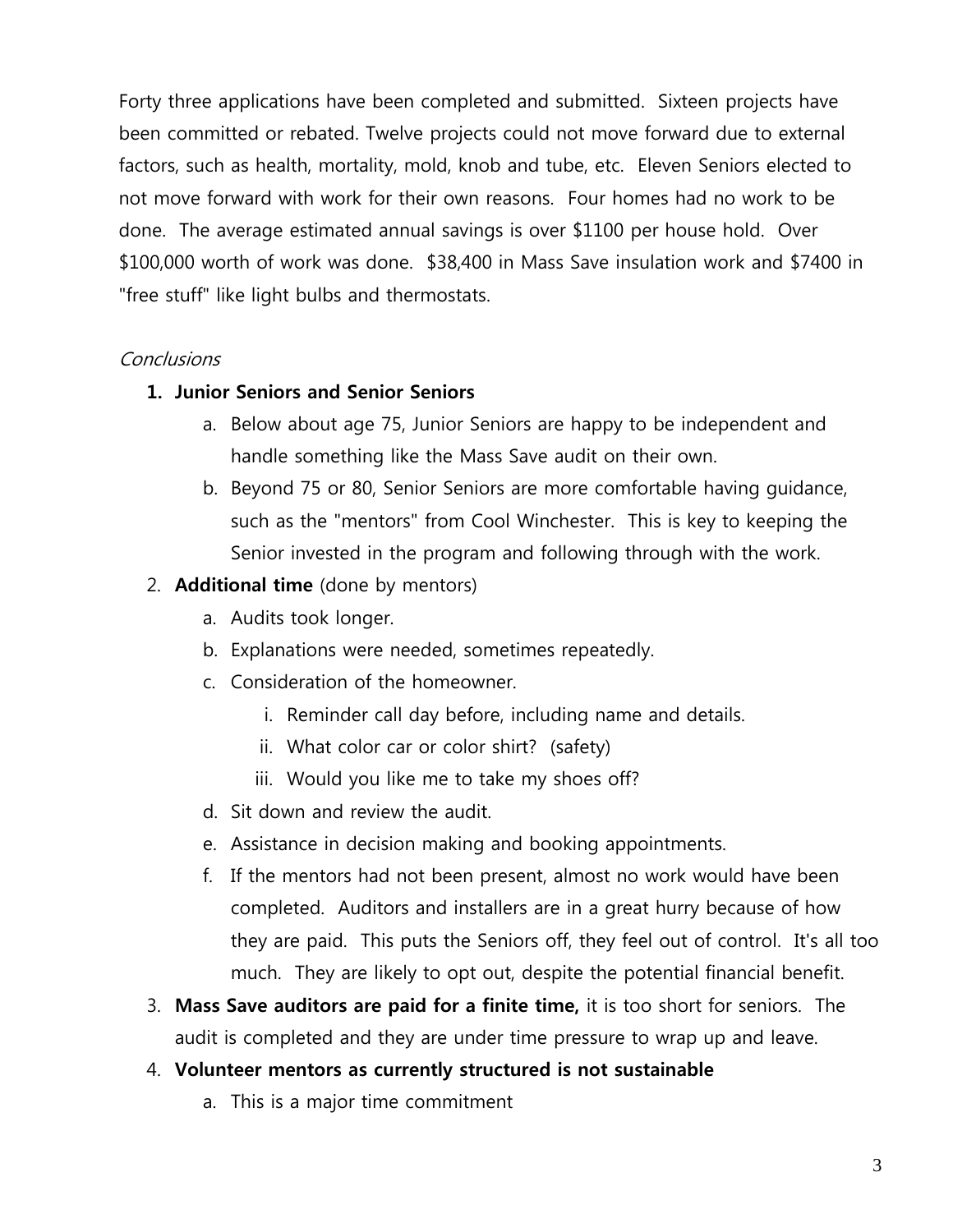- b. Should be wrapped up in the Mass Save brief
- 5. **Seniors respond to "free money" aspect of the grant,** creates incentive to access the larger savings within Mass Save.

## Recommendations:

We think that some of our conclusions can help Mass Save better serve Seniors throughout the Commonwealth. We have proven that better service and follow through lead to higher rates of completion and greater savings for some of our most vulnerable, fixed income residents. We think trying the following tweaks to the existing program could lead to much greater adoption of Mass Save sealing and insulation work by Seniors throughout Massachusetts.

- 1. Senior specialists
	- a. Assigned to work with "Senior Seniors," 75+
	- b. Specially selected or self selected auditors/installers: considerate and patient
	- c. Interested in working with Seniors.
- 2. Training for Senior specialists
	- a. Brief, one-time training.
	- b. Consistent, common sense expectations about working with Seniors effectively
		- i. Be considerate
		- ii. Slow down and speak loudly
		- iii. Reminder call the day before any appointment, give Senior feeling of security - what car, what color shirt, etc.
		- iv. Be willing to repeat or explain again
		- v. Sit down and review the audit and its recommendations at the end of the audit. Emphasize the projected annual savings of insulation work.
		- vi. Installers may have to return more than once when they encounter unexpected circumstances; they should be paid accordingly.